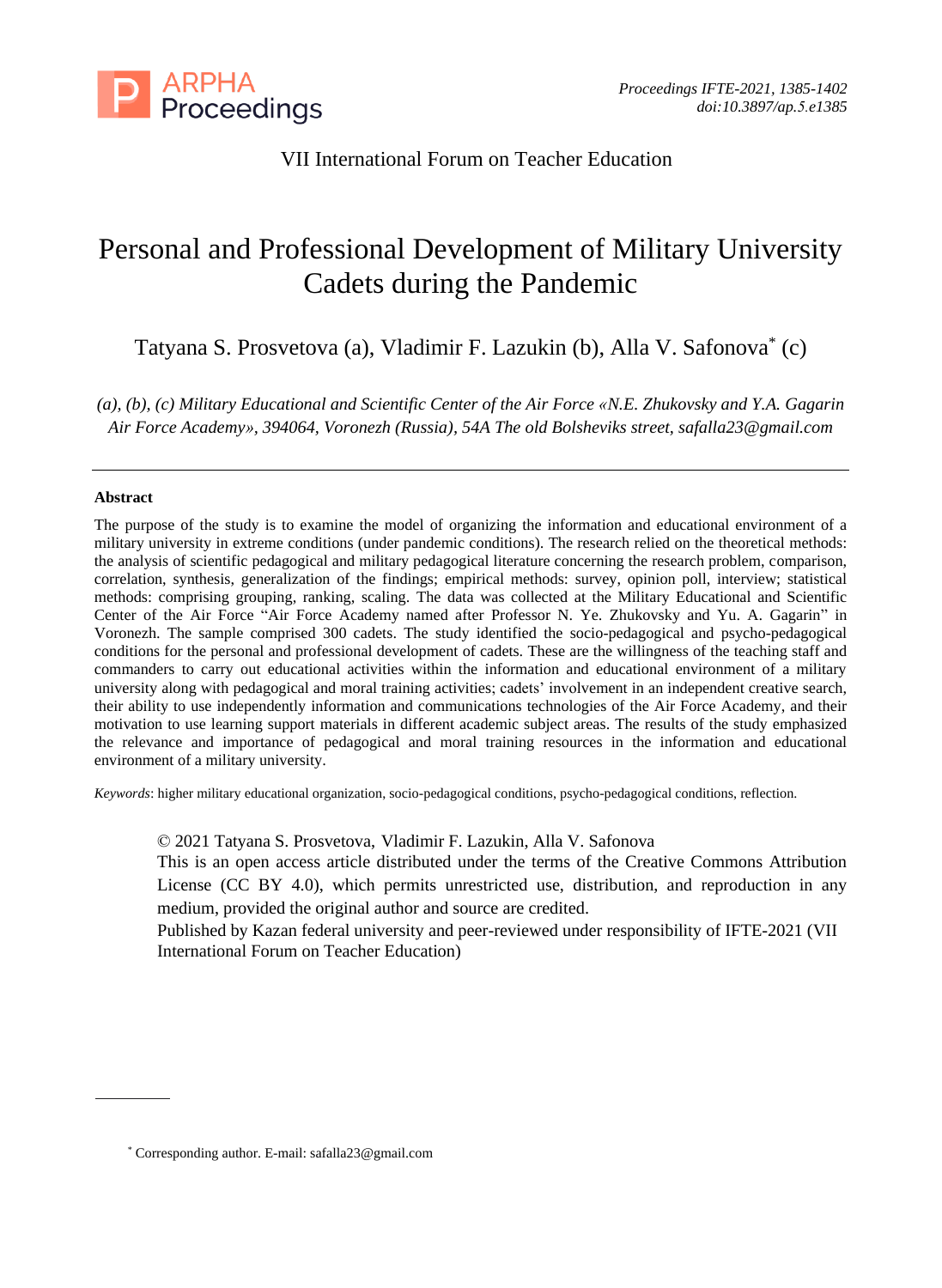## **Introduction**

Information society is marked by a new level of human activities and is characterized by receipt, storage, and transmission of information giving the priority to universal moral values. The model of the information and educational environment in a military university at the beginning of the 21st century was aimed at organizing the cadets' educational process using information and communication technologies (ICT), developing their military professional motivation, contributing to self-improvement and quality training under extreme conditions. The spread of coronavirus infection in 2020 required organizational changes in the educational process in a higher military education, the development of new approaches and optimization of the conditions to meet information and educational needs as well as providing new opportunities for cadets' personal and professional development.

The current study is determined by a growing demand for models of organizing the information and educational environment in higher education in a situation of large-scale quarantine measures (Klyagin, 2020). In addition, to enhance the performance of the model of the information and educational environment, it is necessary to develop the methodological basis for its implementation in a military university, determine the principles, identify the conditions for its effective application (pedagogical, organizational, technological, informational and others), elicit its educational potential.

#### **Purpose and objectives of the study**

The purpose of the study is to examine the model of organizing the information and educational environment of a military university in extreme (pandemic) conditions. Research objectives are 1) specify characteristics and new features of the information and educational environment in a military educational institution during the COVID-19 restrictions; 2) identify a specific character of educational activities in an autonomous learning environment of a military university; 3) define the advantages and challenges of its organization under extreme conditions; 4) reveal cadets' adaptability to the information and educational environment of a military university under extreme conditions. The essence of the aforementioned considerations is that cadets' personal and professional development under pandemic conditions is achieved not only by the active use of information technologies but also by a wide range of socio-pedagogical, psychological-pedagogical, organizational, technical transformational changes aimed at improving the military-professional training of future officers which complies with increasing requirements for their job duties.

#### **Literature review**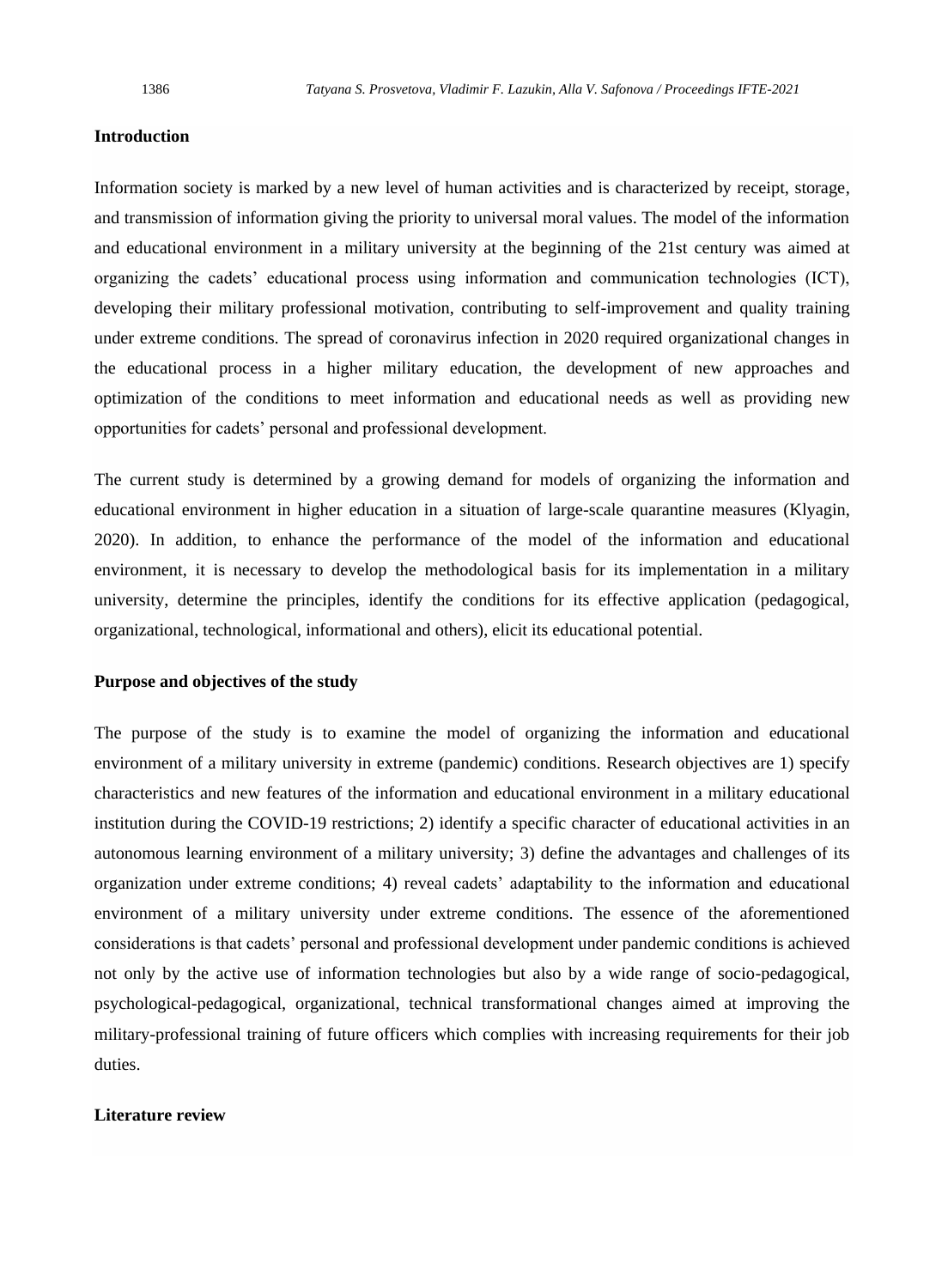Modern national pedagogical science justifies the approaches and provides the insight into the educational environment. Various aspects of educational environment problems are set out in psychological and pedagogical concepts of the eminent scholars (Artyukhina, 2006; Bondarevskaya, 2000; Slastenin, 2003; Yasvin, 2001), focusing on complex factors, culture-congruent behavior and the idea of social education, conditions for the development and self-development of the individual. In the context of our research the concept of "information and educational environment of a university", is defined in academic papers (Butsyk, 2016; Verbitsky, 2012; Zakharova, 2015) as a set of information tools, links, organizational and methodological components, applied information; as a system combining information resources, cultural and content-related aspects that constitute the potential of a university and comply with social objectives. The analysis of foreign scientific pedagogical research (Echenique, Molías, & Bullen, 2015; Fabri, Moore, & Hobbs, 2004) on the problem of the educational information environment, made it possible to identify its essential feature – the effectiveness of an educational organization as a social system.

The research into the information and educational environment of a higher military education institution (Alekhin & Trenin, 2018; Raetskaya, 2017; Zhezhel, 2012), showed that the above definitions do not provide a comprehensive understanding as they are based on different initial theoretical and methodological foundations. The information and educational environment of a higher education institution is characterized by a purposeful organization by its agents (command personnel, faculty members, officers, cadets) of sets of information, educational and methodological support, material and technical support as well as all kinds of activities (educational, duty-related, extracurricular) and their interactions focused on personal and professional development.

The research on restrictive measures during the spread of COVID-19 and their impact on the acquisition of knowledge in higher education conducted by Russian and foreign experts shows that digital services can only help follow the training programmes but they cannot completely take the place of full-time training (Klyagin, 2020; Rumbley, 2020). We hope that the conclusions of this research will contribute to filling the gaps in anti-crisis response in higher professional education. It should be noted that the specifics of military education made it possible to deploy anti-СOVID measures which consisted not only in restricting communication outside the educational organization but also in implementing the recommendations of Russian Federal Agency for Health and Consumer Rights and constant monitoring of the spread of COVID-19.

#### **Methodology**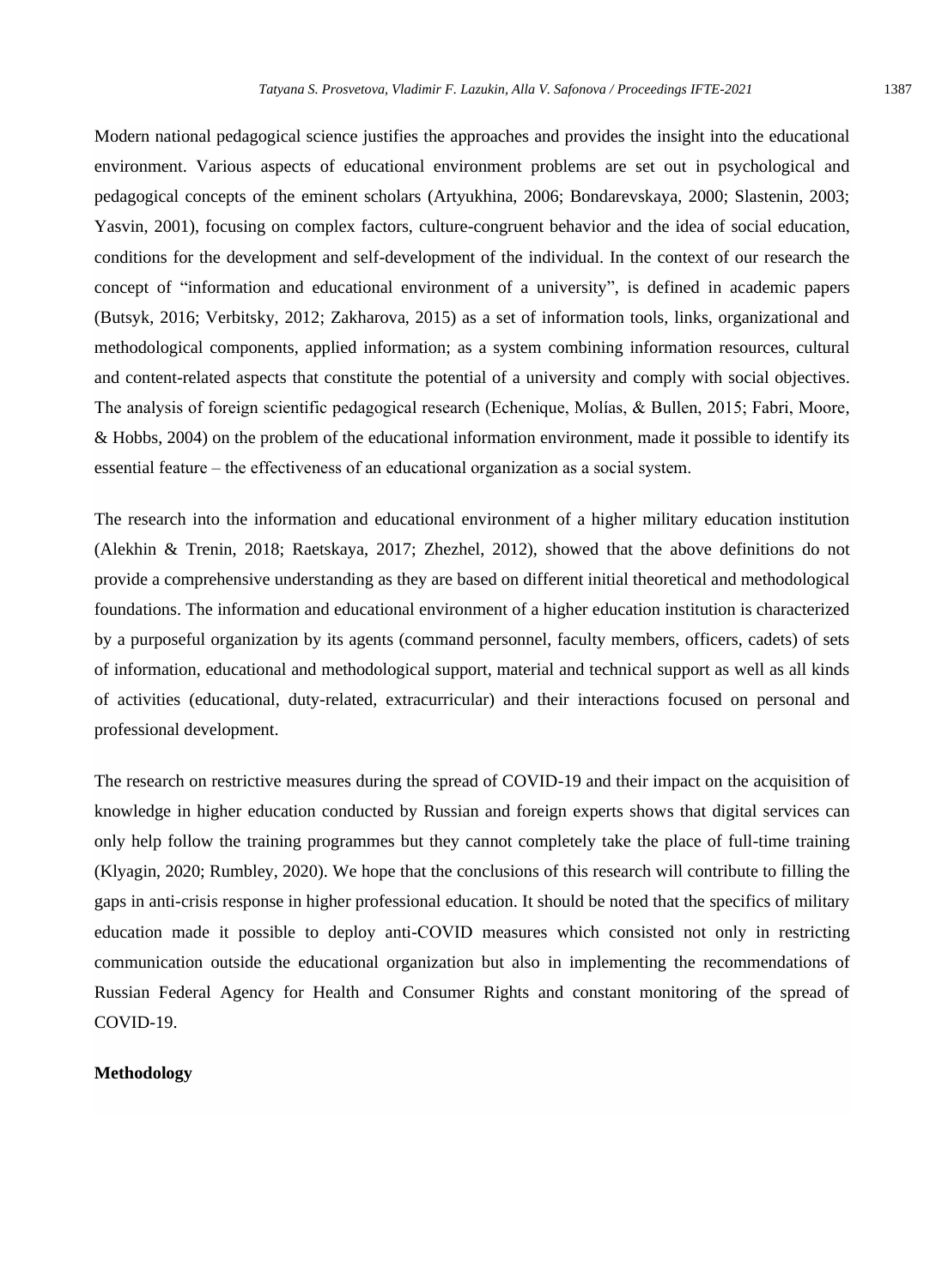Theoretical methods (analysis of psycho-pedagogical, military-pedagogical literature, comparison, correlation, synthesis, modelling, generalization); empirical methods (questionnaire survey, opinion poll); statistical methods (grouping, ranking, scaling) were used. The sample group for the research was selected from cadets of 2-5 course years (N=300) of Military Training and Research Center of the Air Force "Air Force Academy named after Professor N. E. Zhukovsky and Yu. A. Gagarin" in Voronezh. First-year students who were yet applicants during the period of the large-scale quarantine measures were excluded from the research. The sample group was selected on the basis of the quota and cluster sampling. The key elements of the questionnaire are open-ended questions allowing the cadets to give detailed responses which were not taken into account in the responses to closed-ended questions. Open-ended questions have undoubtedly increased the accuracy of empirical methods and, in particular, helped elicit the pedagogical potential of the information and educational environment of a military university. The cadets' responses were compared and cross-checked for correlation relationships. The questionnaire was the main data collection tool. The authors performed data processing using computer software package for statistical analysis SPSS 15.0.

The questionnaire, consistent with the purpose and objectives of the study, was designed by the authors and was not used in any previous surveys. The validity of the questionnaire established the correspondence between theoretical constructs and empirical indicators measured by means of the questionnaire. The participation in the research was anonymous and was conducted under the supervision of course officers in the absence of the researchers. Personal data of the respondents was not processed. All the participants gave their written consent to participate in the study. The topic of the study is fully consistent with the research activities carried out at the Department of Military and Political Work, and was approved by the Educational and Methodological Center of the Military Educational and Scientific Center of the Air Force "Air Force Academy named after Professor N.E. Zhukovsky and Yu. Gagarin".

The analysis of scientific pedagogical and military pedagogical literature, its comparison and correlation allowed us to characterize core pedagogical and military-pedagogical categories and identify them within the current state of higher military professional education. Synthesis determined content structuring and a new cognitive construct. Generalization resulted in formulating the conceptual issues of the study and its conclusions.

The educational process in military universities over the survey period was based on the existining regulatory documents (Ministry of Science and Higher Education of the Russian Federation, 2020, Order of the Ministry of Defense of the Russian Federation, 2014, State Duma of the Russian Federation, 2012), government projects implementing higher education programs.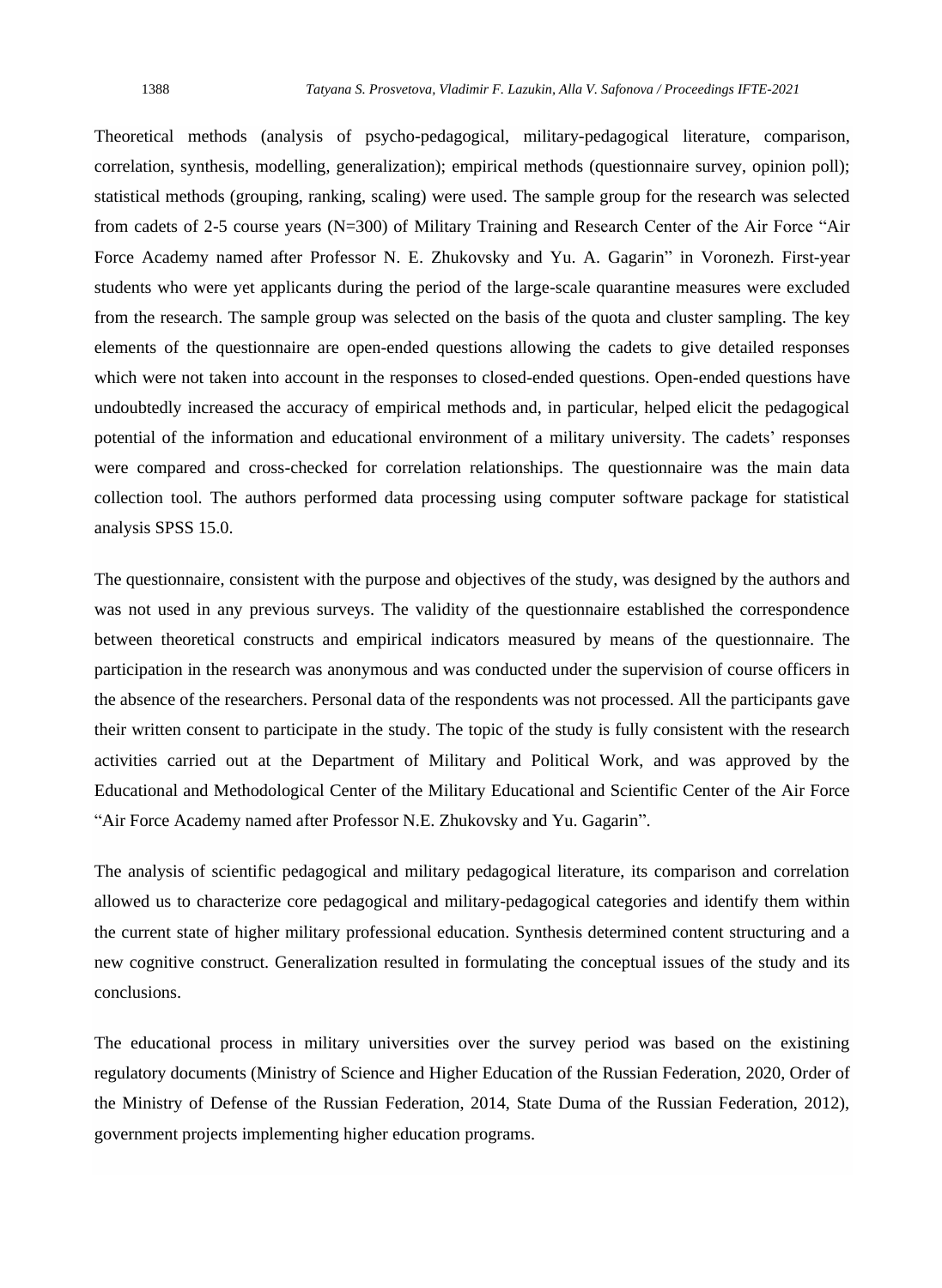Statistical methods were used for quantitative and qualitative processing of empirical data.

The analysis of theoretic and empiric material on the problem of research allowed the authors to develop a model for organizing the information and educational environment in a higher military educational institution in extreme conditions. The model identifies theoretical and methodological, content-related, technological components, determines psychological and pedagogical, socio-pedagogical and pedagogical principles, teaching aids, socio-pedagogical and psycho-pedagogical conditions.

## **Results**

The results obtained reflect the effectiveness of the model of the information and educational environment of a higher education institution under extreme conditions.

Figure l below presents the assessment of learning motivation sustainability under pandemic conditions.



Figure 1. Assessment of learning motivation sustainability under pandemic conditions

The bar graph (Figure 1) shows integral indicators characterizing the degree of sustainability of cadets' motivation for learning (high, medium and low) which is indicative of the level of its development in a military university.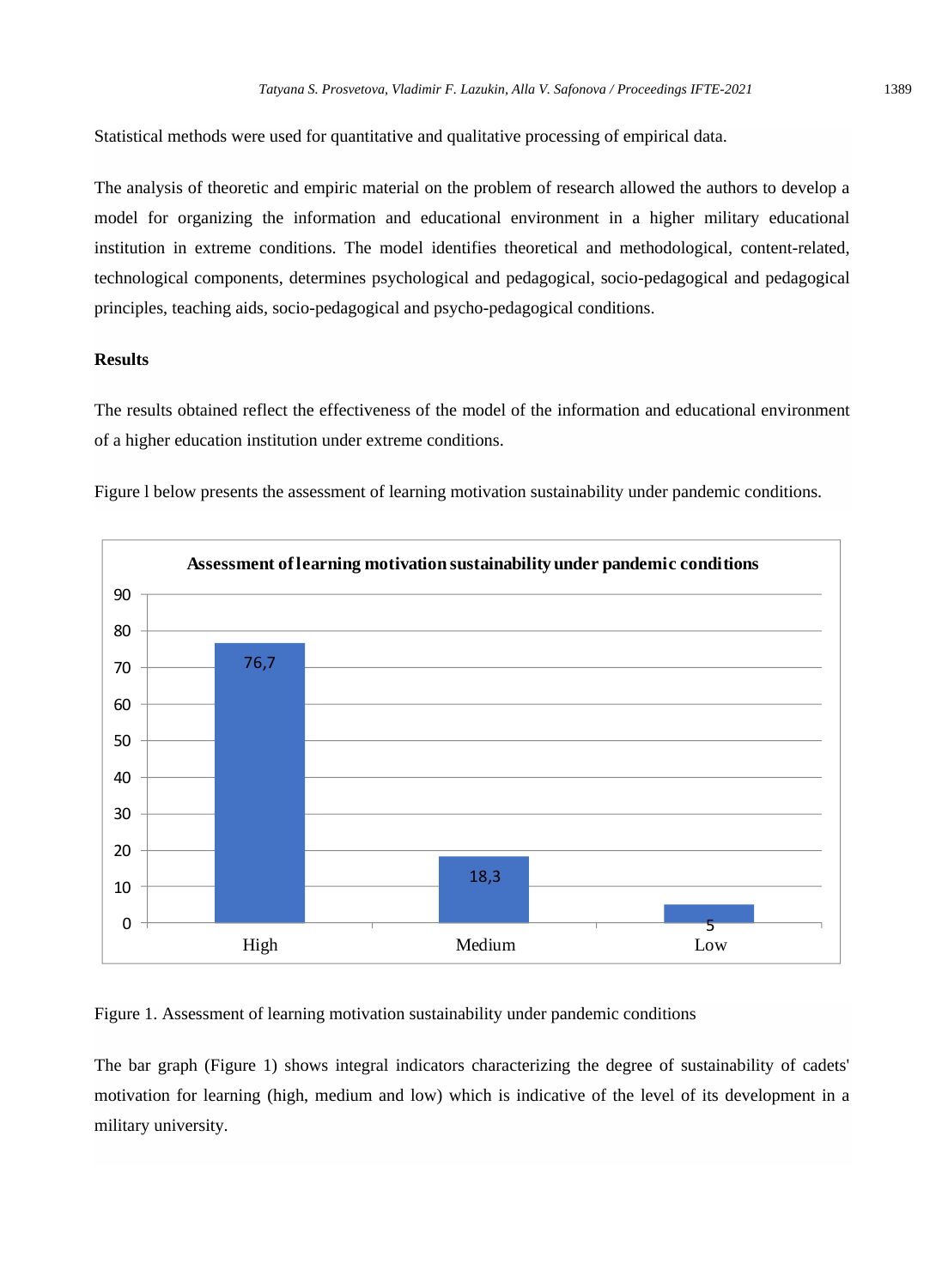The analysis shows that 76.7% of cadets have high motivation for learning, medium level of motivation is registered in the case of 18.3% of respondents, and only 5% of cadets have low motivation (fluctuations from mere presence to total absence in course of training). This group requires special attention and individual psychological and pedagogical support.

Cadets' learning motivation sustainability correlates with their dominant personal motives. The method of ranking for determining the reasons influencing the choice of profession of a military engineer showed the following: the social status and financial position of a military officer are important for 32% of the respondents; 29% care about family traditions continuity in a military dynasty; 28% follow their military friends' examples, acquaintances' and relatives' example; 18% of respondents are attracted by participation in military rituals; 15% of respondents are inspired by the heroic acts of heroes of Russia; for 13% the interest in scientific developments in the field of aviation and astronautics is a priority, military literature and films influenced the choice of 9% cadets. Under this approach, personal motives neutralize random external events and increase efforts and determination. Training at a military university under pandemic conditions determined the following trends in motivation dynamics: motivation did not change for 69.3% of respondents, an increase in motivation was observed for 13.6% of respondents, motivation decreased for 5.3%, and 11.8% of cadets found it difficult to answer. This led us to the conclusion that the number of cadets having sustainable motivation has not changed significantly during the pandemic.

The results of the research indicate that 81.7% of cadets who chose the response options "quickly and easily", "adapted without difficulty" adapted successfully to the new conditions of variable learning forms during the pandemic, for 13.8% of respondents variable learning forms caused certain difficulties, and only 4.5% were unable to adapt. The results obtained correlate with the responses to the question about the convenience of variable learning forms used during the global pandemic. Despite the difficulties, 68.2% of the respondents answered positively, while 3.6% assessed the approach combining the participation of an instructor and the use of ICT as "too easy", 15% of respondents found it inconvenient to learn, and 13.2% found it difficult to answer.

The assessment of the reorganization of the educational process in a military university during the pandemic based on the results of the study is presented in Figure 2.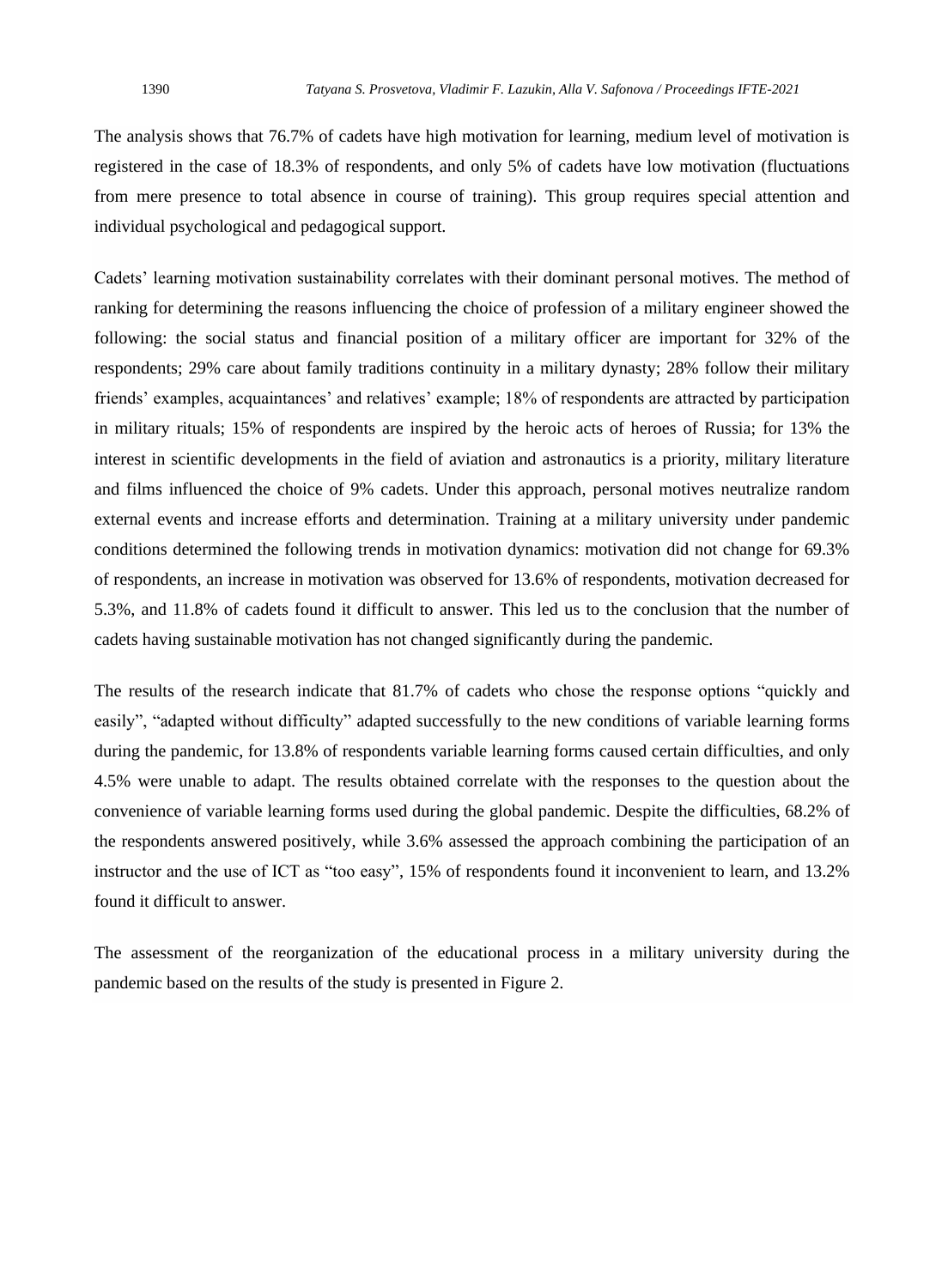



The analysis of the bar graph in Figure 2 allows to conclude that the results of variable learning forms using both traditional teaching methods and ICT at the end-of-year exams of 2019-2020 academic year compared with the previous results remained at the same level for 86% of cadets, 83% of cadets gave a positive evaluation of teaching staff work, 66% of cadets showed satisfaction for using ICT at a military university. Face-to-face classes remained the learning form of choice according to the students: simulator training, field training programs (at the airfield), special military games, practicals, tutorial instructions. Specifics of a military educational institution do not allow implementing a full-scale distant learning since some military professional disciplines are designated as "secret" and "for official use", for example, information on the modernization of weapons and military equipment, research work for defense order and command, protecting automated systems. Despite the specifics, some elements of distance technologies were used (video lectures pre-recorded by the teachers; presentation of projects on military scientific work).

The results of the study showed that 64% of cadets would like to continue distance learning as an auxiliary element of educational process, 31% opposed implementing this technology in a military university, 5% of the respondents were neutral. The assessment correlates with the responses to the question "What educational tools helped you to adapt to new conditions during the pandemic?"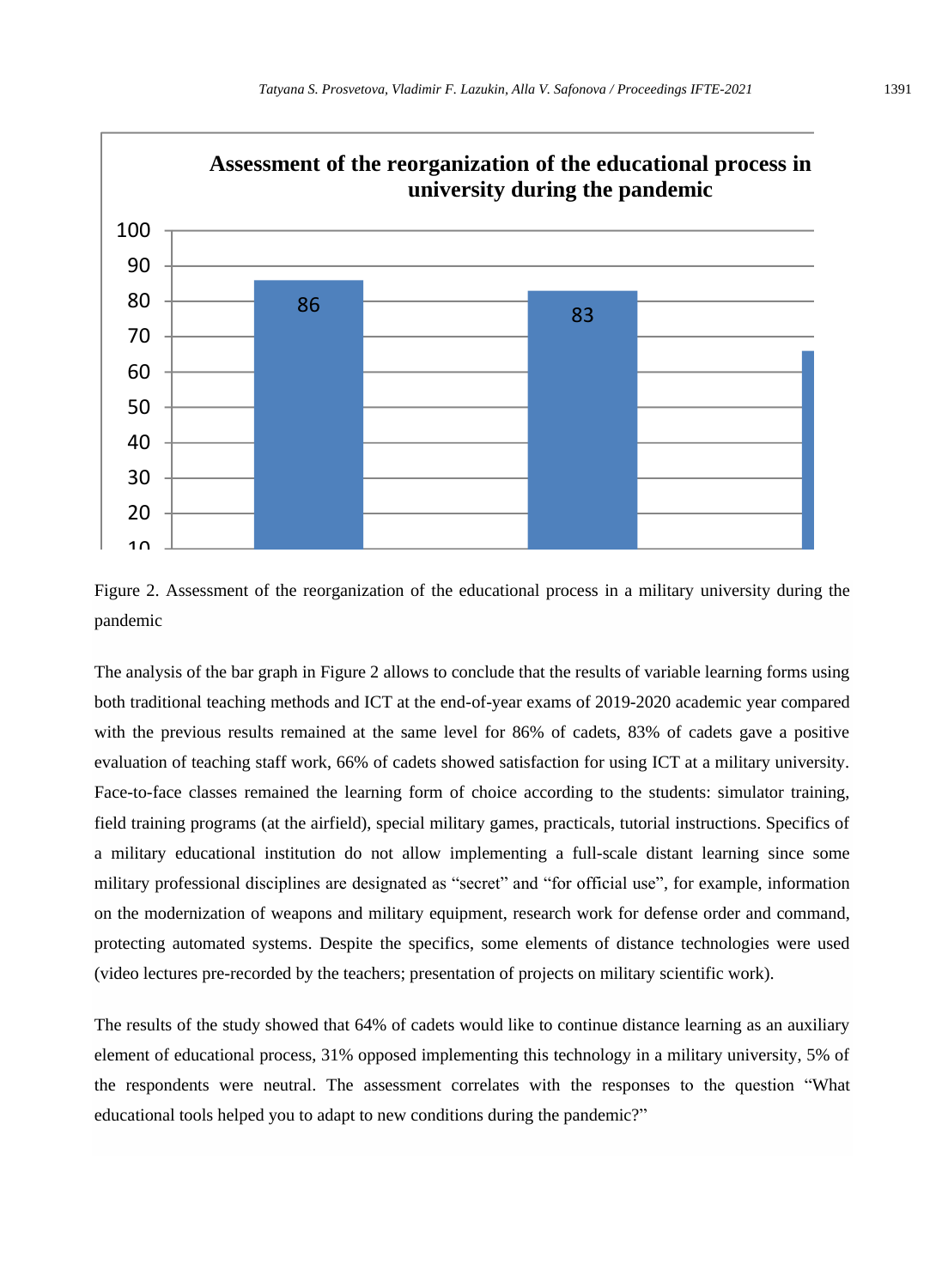The cadets were able to select several answer options and they rated positively training films  $-24\%$  of survey respondents, Internet resources  $-21\%$ , electronic textbooks  $-10\%$ , presentations - 18%, learning support materials in different academic subject areas  $-17\%$ , study guides  $-7\%$ , video conferences  $-3\%$ . According to 74% of the survey respondents, face-to-face classes remain the learning form of choice (simulator training, field training programs at the airfield, tutorial instructions).

An important indicator of the questionnaire is the satisfaction of cadets with the educational process at a higher education institution during the survey period, which is in relation with the motivation for learning, and in general, determines the quality of the military professional training of future officers and their professional development in the army. From the analysis of the responses, the following conclusions can be drawn: satisfaction with the educational process during the pandemic was positively assessed by 82.4% of the respondents; and 17.6% of cadets responded "rather no than yes", "not satisfied" and "neutral". This group of cadets requires individual work for the purpose of a reasonable change in their negative attitude to learning process.

This circumstance illustrates the fact that the popular answers of respondents to the question on the main difficulties of learning process during the pandemic were: insufficient information  $-14\%$ , the difficulty of understanding lectures in the absence of a teacher 29%, the difficulty of doing practical assignments without detailed explanations  $-39\%$ , a large amount of assignments  $-41\%$ .

The answers obtained in the course of the study are the result of a dramatic reorganization of the educational process which included distance work of civilian teaching staff while the limited number of military teaching staff was not sufficient to provide training classes in accordance with the schedule. In a number of cases course officers conducted training sessions and performed the functions of teaching staff.

The results of the questionnaire survey on the formation of command-methodological and pedagogical skills are presented in Figure 3.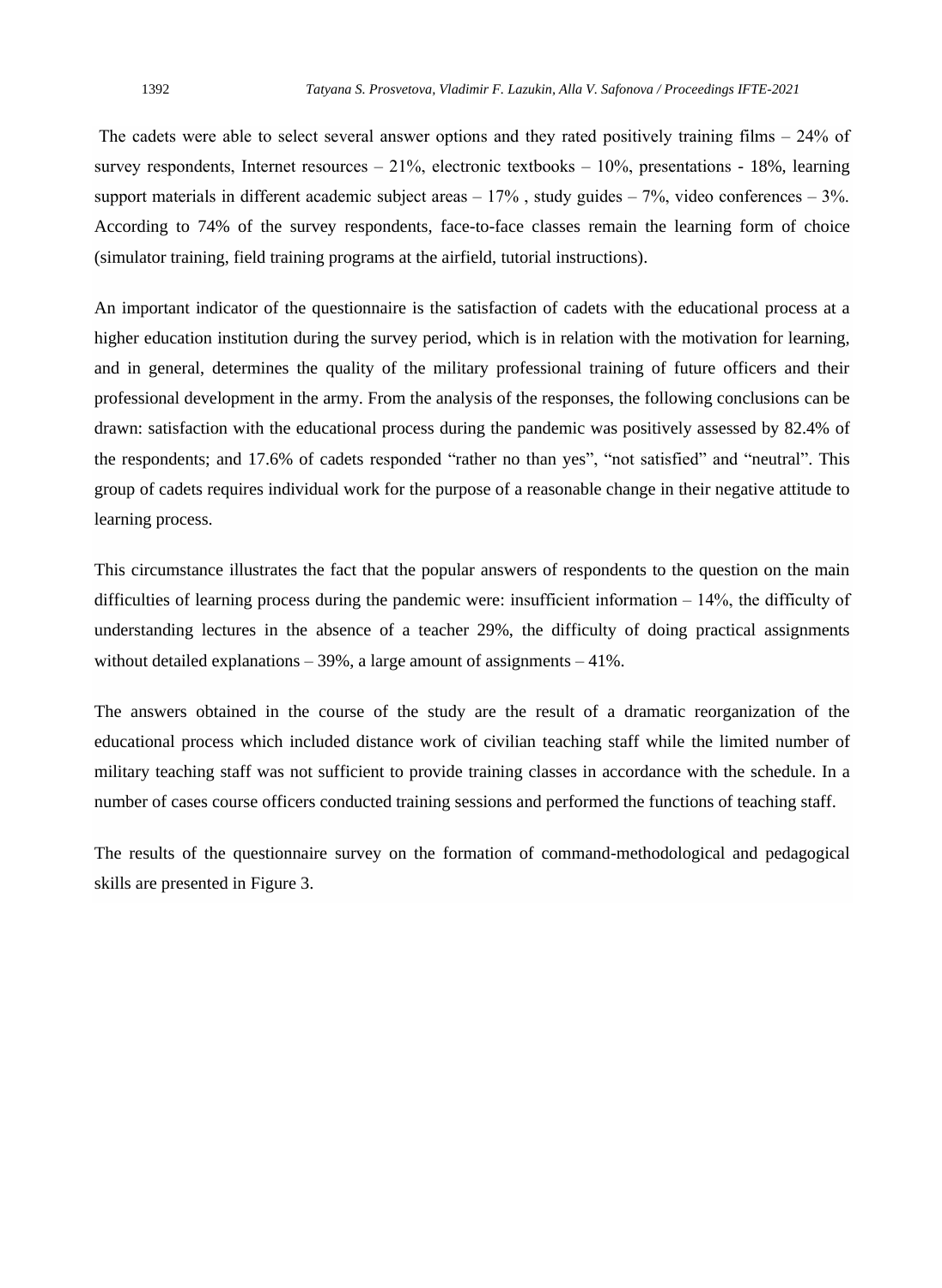

Figure 3. Assessment of command-methodological and pedagogical skills formation

The analysis of data in the bar graph in Figure 3 implies that 96% of cadets have developed commandmethodological skills, 95% have pedagogical skills, and after graduating from a higher military educational institution military specialists should be able to and ready to solve their service duties according to their officer position. Cadets having unsatisfactory assessment in command-methodological and pedagogical skills are provided with available time to correct the unsatisfactory results in compliance with the requirements to corresponding military service positions. Command-methodological and pedagogical skills formation went on continuously with the pedagogical support of tactical leaders both during class time and in extracurricular time in accordance with the approved plan of the Air Force Academy. Cadets' practical activity in various positions (private, squad leader, deputy platoon commander, platoon commander, company executive officer, company commander) was carried out continuously under the direct supervision of commanders and military instructors, both in class time and in extracurricular hours according to the daily routine (classes, daily duty detail, guard duty, sporting and mass participation events, cultural and leisure activities, development of methodological skills in preparing and holding meetings with military personnel, organizing and conducting combat training classes with subordinates, performing official duties in managing units in daily activities and in the course of the battle).

This type of activity is aimed at the development of self-organization and self-improvement of future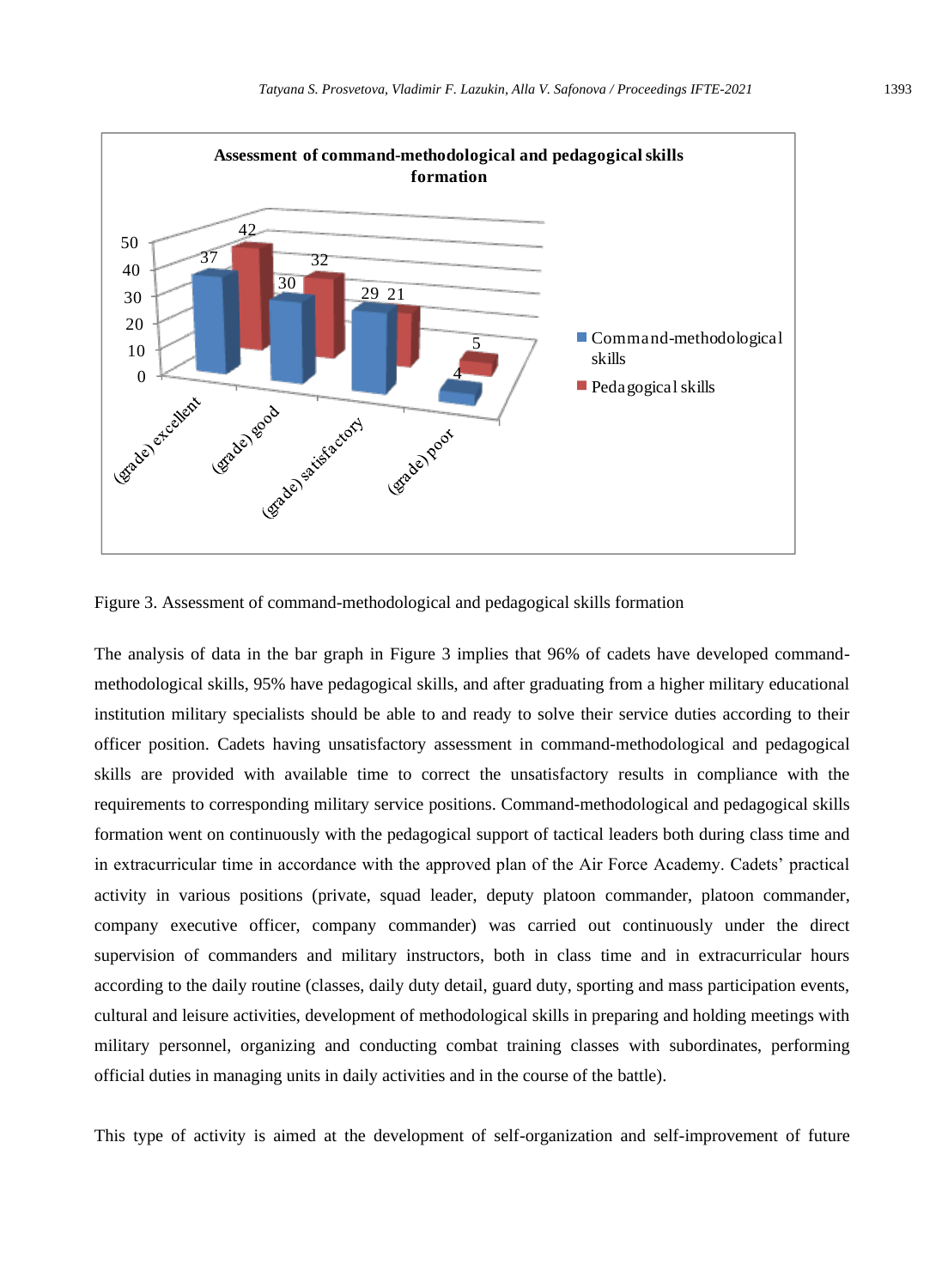officers, development of their pedagogical skills.

Pedagogical skills formation characterizes the importance of military professional training. The cohesion of a military group and its combat readiness, military discipline, moral, political and psychological state of military personnel depend on the commander's competence in performing the functions of an educator and instructor. Cadets, therefore, actively carry out individual work with subordinates; hold activities aimed at preventing offenses among personnel; share positive experience of their squad; undertake daily sessions of information on current world political and social events in their platoon; summarize the results of academic and combat training.

The process of command-methodological and pedagogical skills formation correlates with the essence of the socio-pedagogical approach focused on education, moral training and integral cadets' personal and professional development which are realized in the interaction of the subjects of the educational environment of a military university.



The results of the research of extracurricular activities during the pandemic are presented in Figure 4.

Figure 4. Extracurricular activities during the pandemic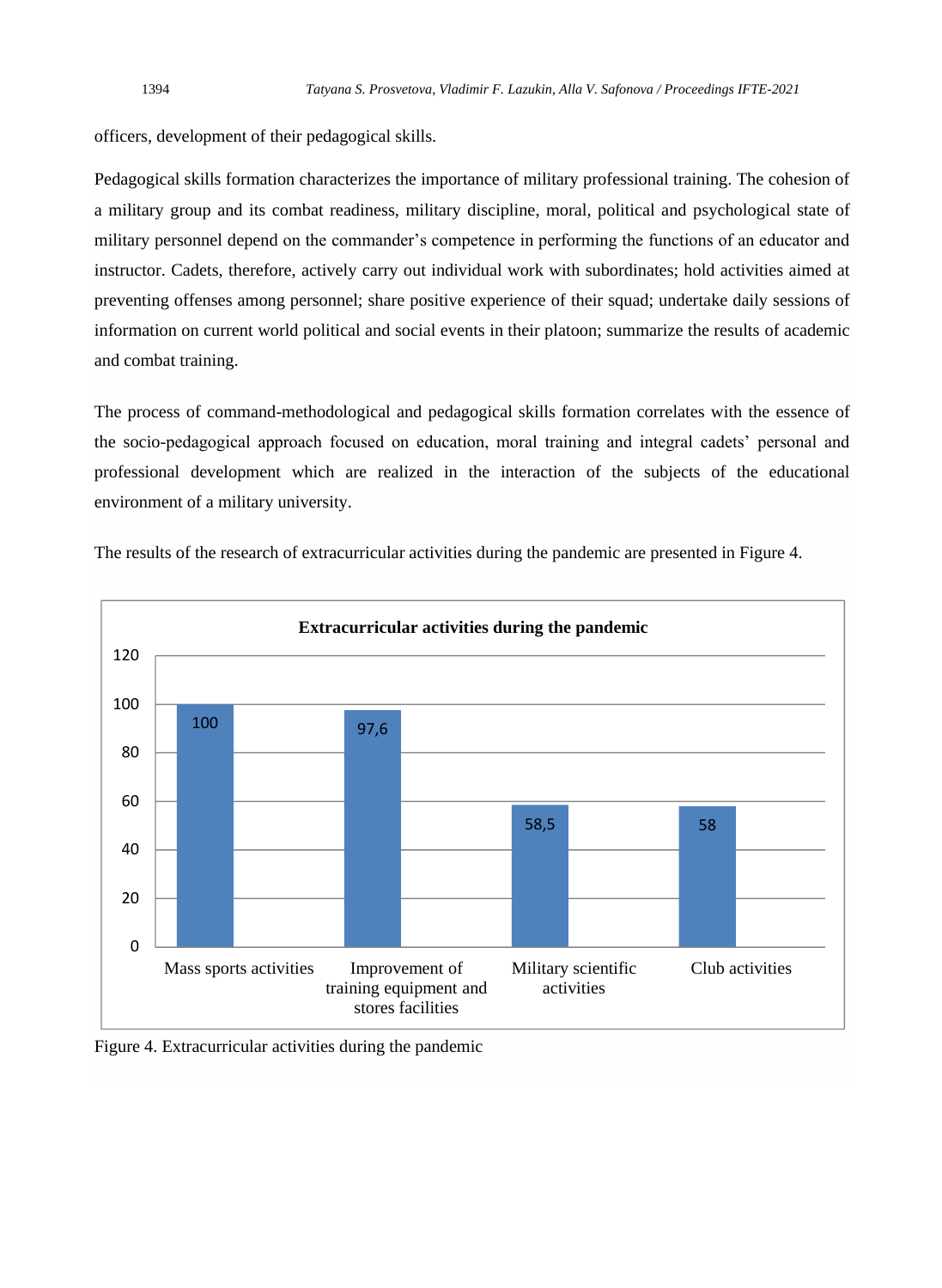Military service is a special type of public office characterized by a high level of the officers' physical fitness and their active participation in social activities during the period of service in the Armed Forces of the Russian Federation (RF Armed Forces).

The results of the analysis of the bar graph in Figure 4 indicate that 100% of the university cadets took part in mass sports activities. The ranking of the respondents' answers was distributed as follows: 100% of the respondents practiced individual training, both targeted and on a regular basis; 36% participated in sports games, 30% took part in competitions in various sports; 28% are members of select academy, faculty, course teams; 12% participated in sports camps.

Comparison and correlation of responses to the question on cadets' participation in mass sports activities during the pandemic made it possible to single out training sessions, training of academy select teams, competitions in military-applied sports, relay races, sports games, races. Military sports competitions in tug-of-war, one km and three km-distance running, obstacle course competitions, swimming race in a military uniform, paramilitary crosses with grenade throwing and shooting, competitions in gymnastics on uneven bars, long horse, crossbar, mats were organized and held during the survey period as part of mass sports activities. Mass sports activities are an integral part of a military professional training and they shape physical and moral qualities of national homeland defenders (strength, endurance, agility, swiftness, mobility).

According to the results of the study 97.6% of the respondents participated in the improvement of the training equipment and stores facilities. Due to the spread of coronavirus infection in spring of 2020, civil engineering and technical personnel worked remotely. Hence, training equipment and stores facilities maintenance was carried out completely by the cadets and the officers of the Air Force Academy. The analysis of open questions in questionnaires showed that cadets took part in the following activities: maintenance of training weapons, military and special equipment; maintenance and running repairs of sports facilities; fixing of supplementary equipment at sports areas; spring premises redecoration; barracks and housing stock improvements; laying out flower beds, planting trees and shrubs on the premises of the Academy; equipping hobby rooms in cadet units; transformation of parade grounds for team and sports games; renovation of buildings and constructions of value for the Aerospace Forces and for the Air Force Academy.

The improvement of training equipment and stores facilities during the survey period aimed at strengthening the cohesion of the military group, the development of cadets' aesthetic and socio-cultural abilities and skills as well as the applied aspects of military professional training.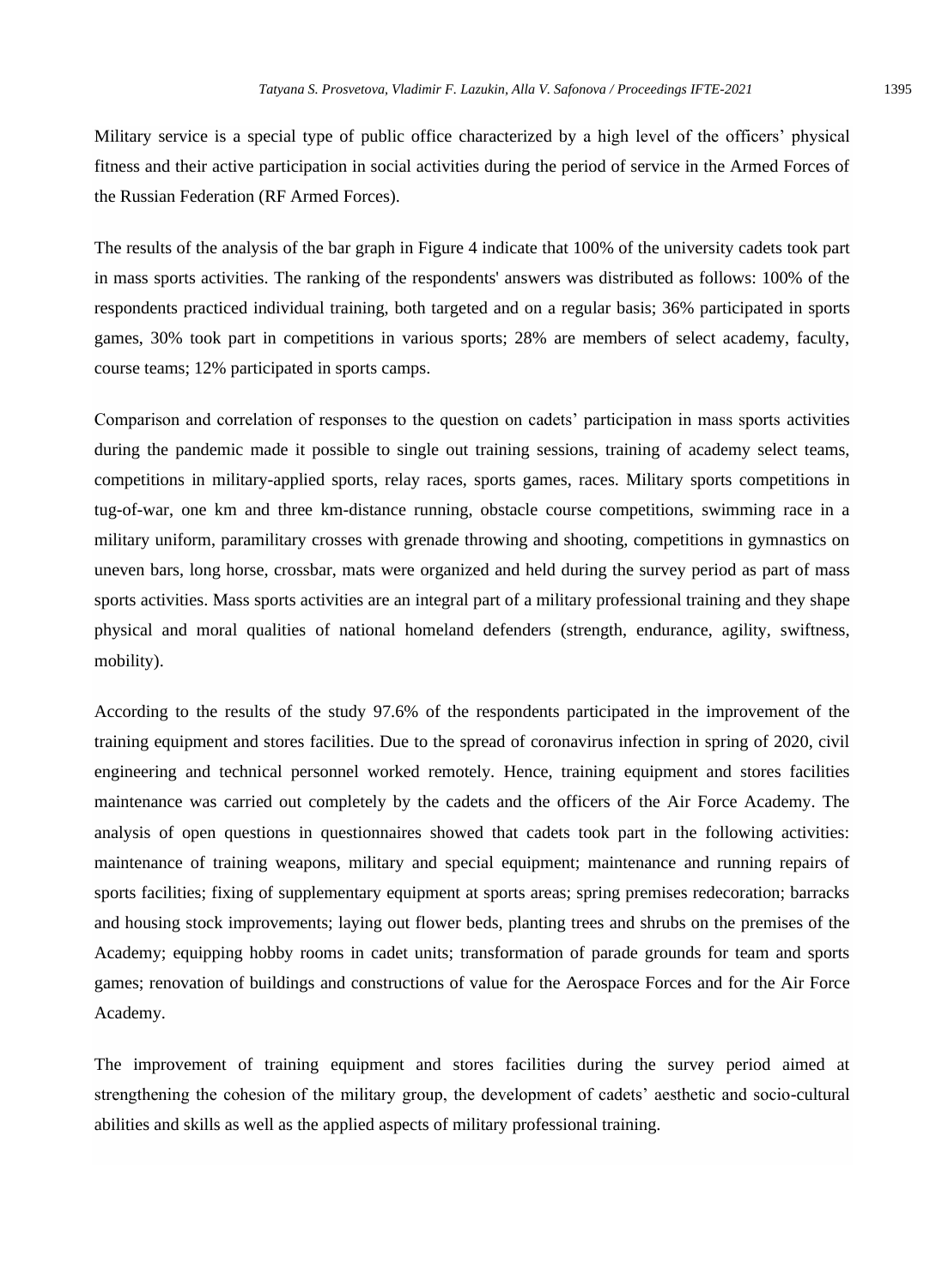During the pandemic, the scientific activities of cadets were carried out in compliance with the schedule of the military scientific society sections of the Air Force Academy in 2019-2020 academic year. The results of the study indicate that 58.5% of the respondents are members of the Military Scientific Society. Analysis, comparison, correlation of the answers allowed concretizing and describing the activities in this area. In this regard, we may cite the cadets' participation in research projects (11%); preparation of scientific papers within the framework of the project of the Armed Forces of the Russian Federation presented via videoconference (4%); participation in cadets' best scientific work contest at various faculties, academic departments and research units (10%); preparation and publication of research results in articles, reports, abstracts in various collections of research papers (72%); software products development (electronic textbooks, training and monitoring programs) and implementation of work-improvement suggestions; configurating information support system for the educational process.

The results of the study showed that extracurricular activities in the Air Force Academy are also represented by club activities involving 58% of cadets. Professional training of military personnel implies full harmonious personality development of military personnel and creativity development. The quarantine measures established by the regulatory documents of the Government of the Russian Federation restricted most events outside the military university, in-person participation in agitation campaigns, presentation of creative work to a wide audience. However, it did not represent an obstacle to the development of cadets' amateur talent activities in the information and educational environment of the Air Force Academy. The analysis of the questionnaire survey allows to assume that the cadets' participation club activities was distributed as follows: participation in the teams of the Club of the Cheerful and Inventive  $-20\%$ , participation in the show of amateur performances  $-18.3\%$ , arranging literary and poetry soirees, military history readings  $-26%$ , organization of military and patriotic work  $-34%$ .

The content of extracurricular activities in the information and educational environment of the higher education institution during the pandemic corresponded consistently and systematically to the goal of personal and professional development presented in the competencies being formed, taking into account the cadets' age-related interests and needs, contributing to the creativity and realizing cadets' creative potential.

The results of the assessment of social experience gained by the cadets during the pandemic are presented in Figure 5.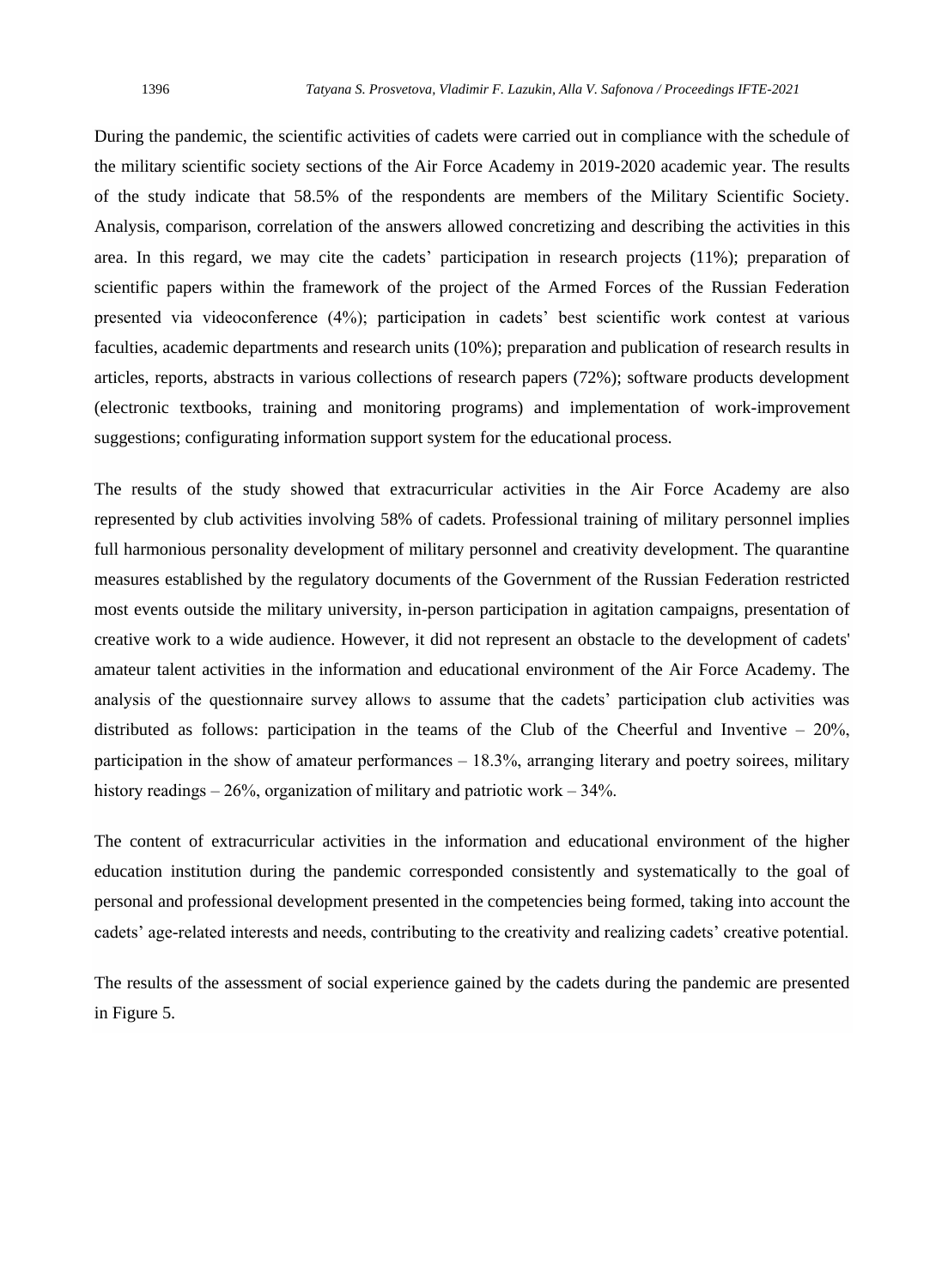

Legend:  $1 - self-eduction$ ;  $2 - increasing socio-cultural level$ ;  $3 - organizing and arranging cultural and$ leisure events; 4 – improvement of facilities maintenance activities; 5 – strengthening military discipline; 6  $-$  improving the methods and forms of military political work;  $7$  – mentorship;  $8$  – administrative activities; 9 ‒ improving individual command skills.

Figure 5. Assessment of social experience gained during the pandemic

The results of the study of cadets' social activity during thepandemic restrictions correlate with their achievements in educational activities, their degree of motivation for learning, and their behavioral attitudes in the military community. From the analysis of the bar graph data based on multiple choice answer questionnaire on social experience gained during the pandemic, it follows that almost half of the respondents indicated self-education (47%) and participation in cultural and leisure activities (46%), a quarter of the respondents took part in facilities maintenance activities (27%), in military discipline strengthening events (31%), 26% of cadets increased their socio-cultural level. The basis of the military pedagogical process is the development of political culture of future officers. Educational activities (social, humanitarian and thematic units of military-professional disciplines), the implementation of military political activities (information, campaigning, propaganda), various forms of practical activities (interaction management and mentorship) contribute to the political culture development in the Air Force Academy.

In this regard, 17% of students indicated the improvement of methods and forms of military and political activities, 13% mentioned mentorship, 21% and 16% noted management activities and the improvement of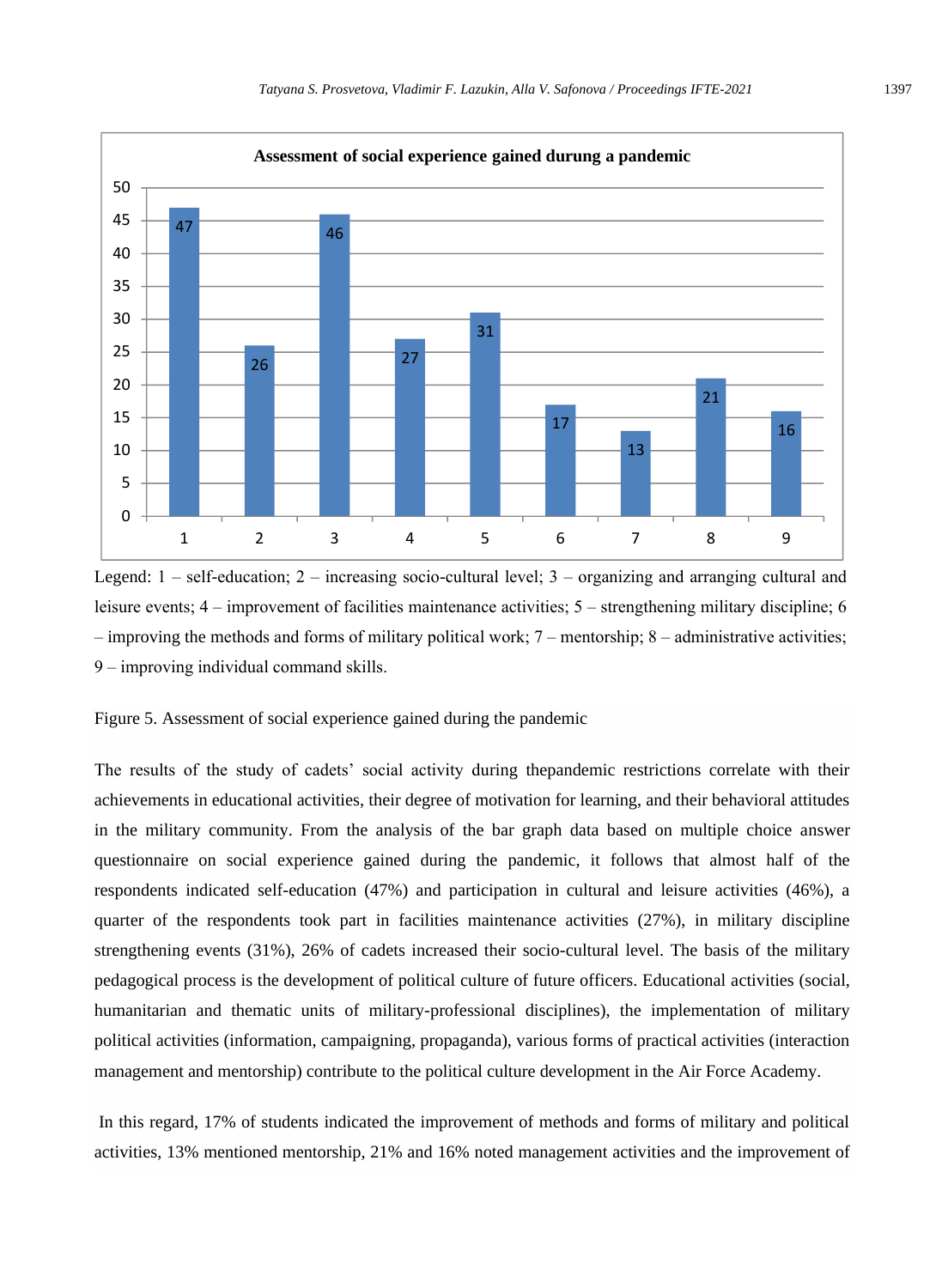the individual command skills respectively which determines the acquisition of important qualities of graduate officers for decision-making in the achievement of the assigned tasks.

The assessment of the benefits of higher military professional education is presented in Figure 6.



Legend:  $1$  – self-education;  $2$  – self-improvement of personal qualities;  $3$  – strengthening corporate codes and practices;  $4$  – mutual assistance;  $5 - \text{self-control}$ ;  $6 - \text{self-evaluation}$ .

## Figure 6. Advantages of higher military professional education

Future officers described self-education (48%), self-improvement of personal qualities (31%), strengthening of cadets' corporate codes and practices (28%), mutual assistance in self-training (25%), self-control (24 %), self-evaluation (23%) as the advantages of military professional education in the extreme conditions of 2020, which demonstrates their ability to self-organize due to reflection skills which are part of the competence of a modern military professional.

## **Discussion**

The analysis and generalization of the pedagogical experience of the transition from traditional teaching forms to distance learning during the pandemic of 2020 in civilian Russian and foreign universities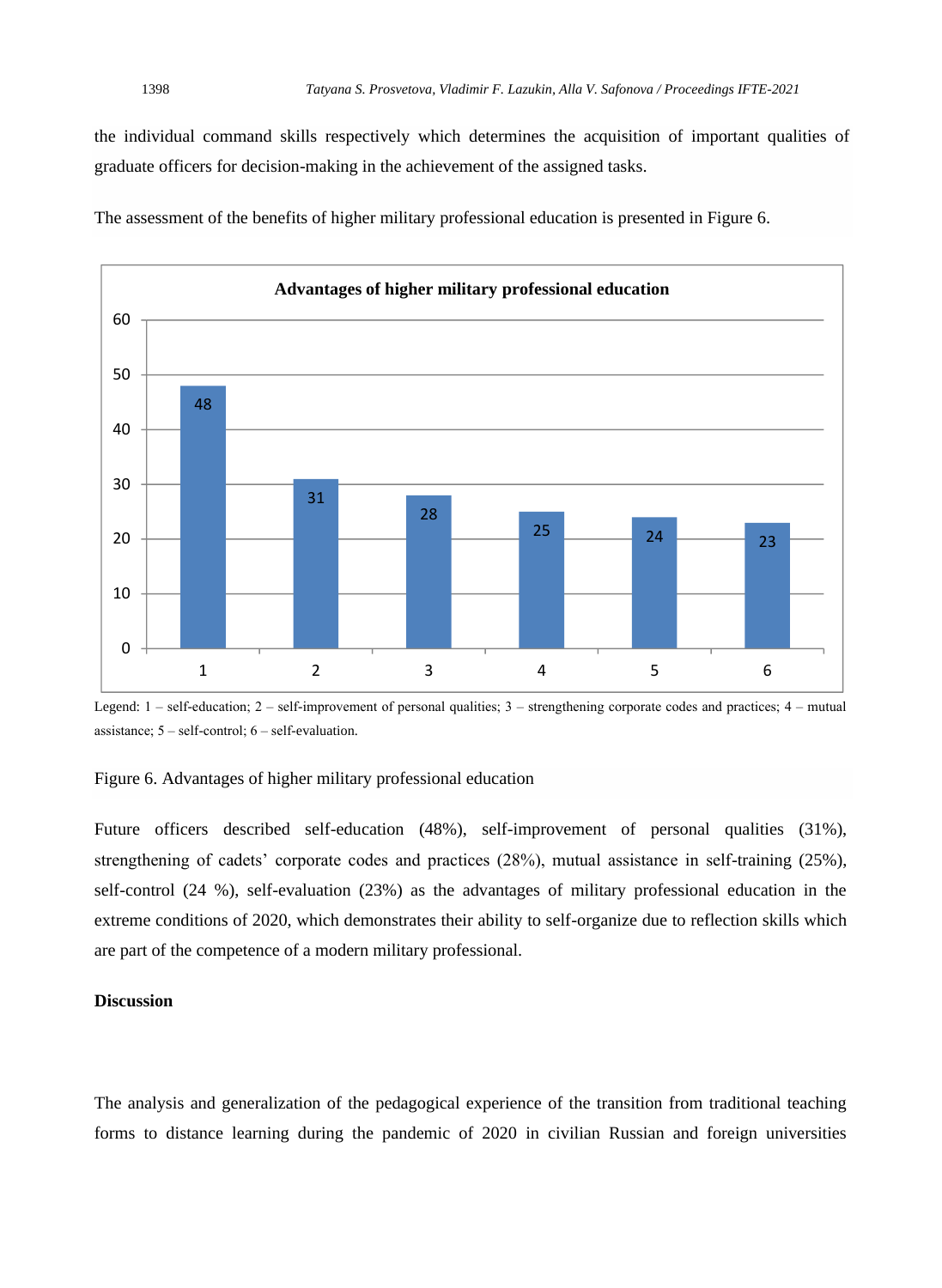presented in scientific papers (Hodges, Moore, Lockee, Trust, & Bond, 2020; Shurukhina, Dovgal, Glukhih, & Klyuchnikov, 2020) and sociological studies (Organization of education in a pandemic, 2020; Russian information news portal, 2020) enables to identify a number of social, psychological, physiological problems of digital education in the information and educational environment of a military university (a crisis of motivation for learning, a decline in academic performance, social detachment and estrangement, insufficient self-organization, lack of availability of special equipment for practical training, isolation and information gap, formalization of the learning process, suspended research work, lack of educators personal example, increased material disparity in teaching practice, lack of pedagogical education, loss of university traditions).

The effectiveness of the model of organizing the information and educational environment of a higher education institution under extreme conditions was manifested in the integration of digital technologies and traditional educational programs. Cadets' involvement in social life of a military educational institution, for one part, contributed to their personal and professional growth, the formation of command-methodological and pedagogical skills for personnel assets training, and for the other part, their social activity was the main condition for their successful adaptation to extreme living conditions caused by the pandemic.

## **Conclusion**

A comprehensive analysis of the study allowed to determine the components of the model of organizing the information and educational environment in a military university during the pandemic. Thus, the theoretical and methodological component is represented by the goal of cadets' personal and professional development; psychological and pedagogical, socio-pedagogical and pedagogical principles. Motivation for learning and adaptation to extreme conditions is of the first priority. Connection between theory and practice in a military university is determined by a special socio-cultural environment; the connection of all types of activities relies on military professional orientation. The content-related component of the information and educational environment is represented by educational, service, extracurricular activities. ICT, e-learning technology, network learning, elements of distance learning form the technological component of the information and educational environment. The search for effective ways to improve the quality of cadets' training and education led to the use of modern tools in the educational process via informational, instructional, material and technical support as well as the development of criteria, levels and indicators.

The model includes socio-pedagogical and psycho-pedagogical conditions which ensure the effectiveness of cadets' personal and professional development: the willingness of the teaching staff and commanders to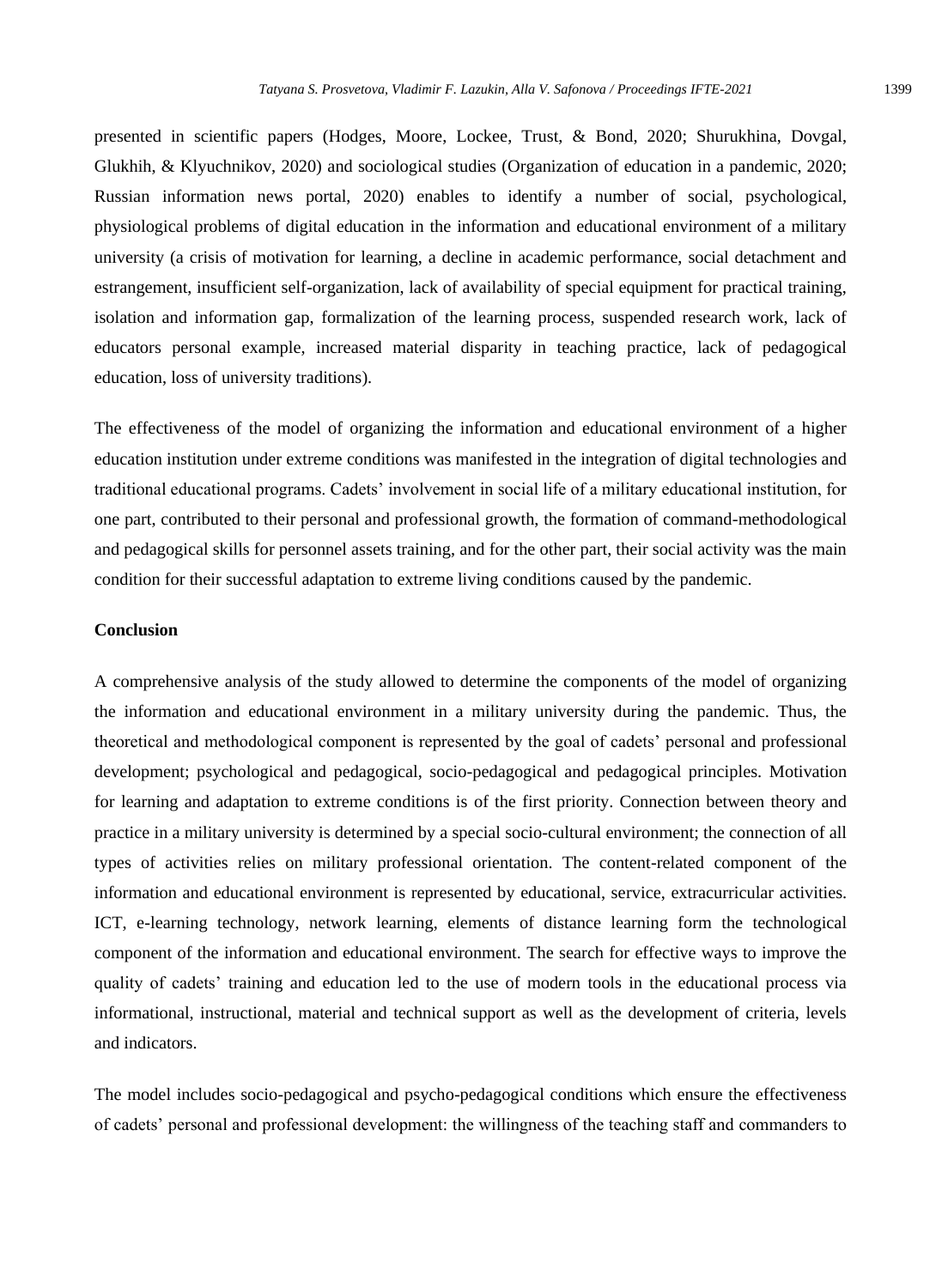carry out educational activities within the information and educational environment of the military university in combination with pedagogical and morale training activities, the educational system and resources of the military university, cadets' involvement in an independent creative search, their ability to use independently ICT (information and communications technology) of the Air Force Academy, the motivation for the use of learning support materials in different academic subject areas. The result presented in the model of organizing the information and educational environment of a military university during the pandemic is cadets' personal and professional development determined by a high level of their adaptive abilities in extreme conditions.

The research provides the basis for identifying the main areas of pedagogical activities in a military university. Firstly, there is a shift in emphasis from the traditional learning process to self-education, selfdevelopment, self-education. Secondly, personnel management system, interaction organization, mentorship develop. Thirdly, there is an increase in overall socio-cultural level. Fourthly, the quality of education is improved through the advancement of the methods and forms of military political work, cultural and leisure activities (clubs, sports events). Fifthly, facilities maintenance activities are up-levelled. Sixthly, military discipline and military group cohesion strengthen, individual command skills improve.

The results of the study revealed the predominance of pedagogical and moral training resources in the information and educational environment of a higher education institution which serve as the basis for putting forward suggestions as a necessary condition for reaching the decisions aimed at improving the quality of training in the system of higher military professional education.

### **Funding**

The authors have no funding to report.

## **Competing interests**

The authors have declared that no competing interests exist.

### **Acknowledgements**

The authors have no support to report.

## **References**

Alekhin, I. A., & Trenin, I. V*.* (2018). Topical trends of education and tuition in military universities based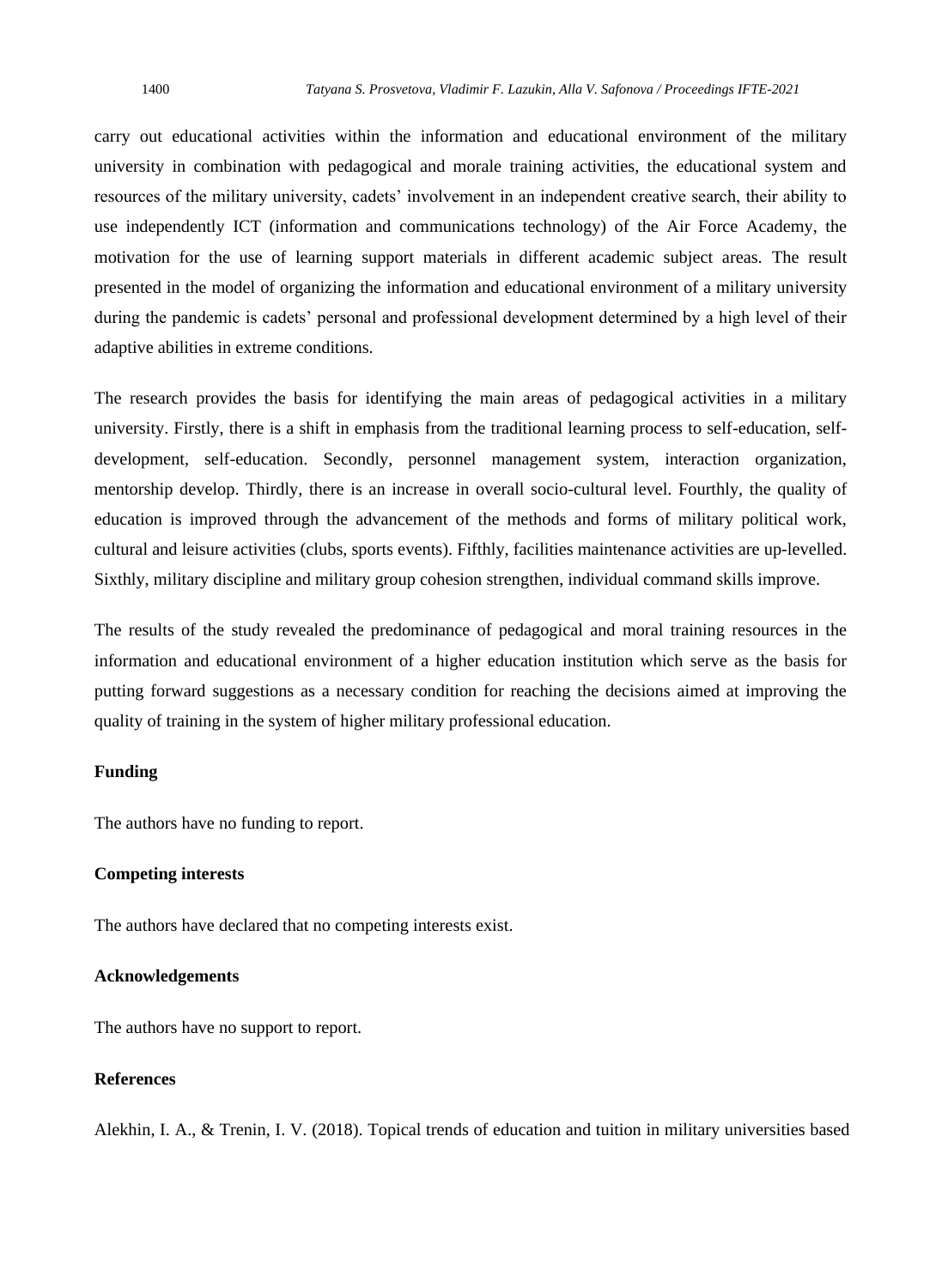on information resources. *Educational resources and technologies, 1*(22), 7-10.

- Artyukhina, A. I. (2006). *The educational environment of a higher educational institution as a pedagogical phenomenon.* Volgograd: VSMU.
- Bondarevskaya, E. V. (2000). *Theory and practice of student-centered education.* Rostov-on-Don: Rostov Pedagogical University Publishing House*.*
- Butsyk, S. V. (2016). Information-educational environment of institutes of culture: to new period of researches. *Vestnik of the Chelyabinsk State Pedagogical University, 3,* 15-21.
- Echenique, E. G., Molías, L. M., & Bullen, M. (2015). Students in higher education: social and academic uses of digital technology. *Universities and Knowledge Society Journal*, *12*(1), 1-11. Retrieved from http:// dx.doi.org/10.7238/rusc.v12i1.2078
- Fabri, M., Moore, D., & Hobbs, D. (2004). Mediating the expression of emotion in educational collaborative virtual environments: an experimental study. *Virtual Reality*, *7(*2), 66-81.
- Hodges, С., Moore, S., Lockee, В., Trust, Т., & Bond, A. (2020, March 27). *The difference between emergency remote teaching and online learning.* Educause Review. Retrieved from https:// er.educause.edu/articles/2020/3/the-diiference-between-emergency-remote-teaching-and-onlinelearning
- Klyagin, A. V. (2020). *The storm of the first weeks: how higher education stepped into the reality of a pandemic*. Moscow: National Research University "Higher School of Economics".
- Ministry of Science and Higher Education of the Russian Federation. (2020). *On the organization of educational activities in organizations implementing educational programs of higher education and corresponding additional professional programs, in the context of preventing the spread of coronavirus in the Russian Federation of March 14, 2020 No. 397.* Retrieved from [https://minobrnauki.gov.ru/press-center/news/?ELEMENT\\_ID=23172](https://minobrnauki.gov.ru/press-center/news/?ELEMENT_ID=23172)
- Order of the Ministry of Defense of the Russian Federation. (2014). *On measures to implement certain provisions of article 81 of the Federal Law of December 29.12.2012. No. 273-FZ "On education in the Russian Federation".* Retrieved from http://base.garant.ru